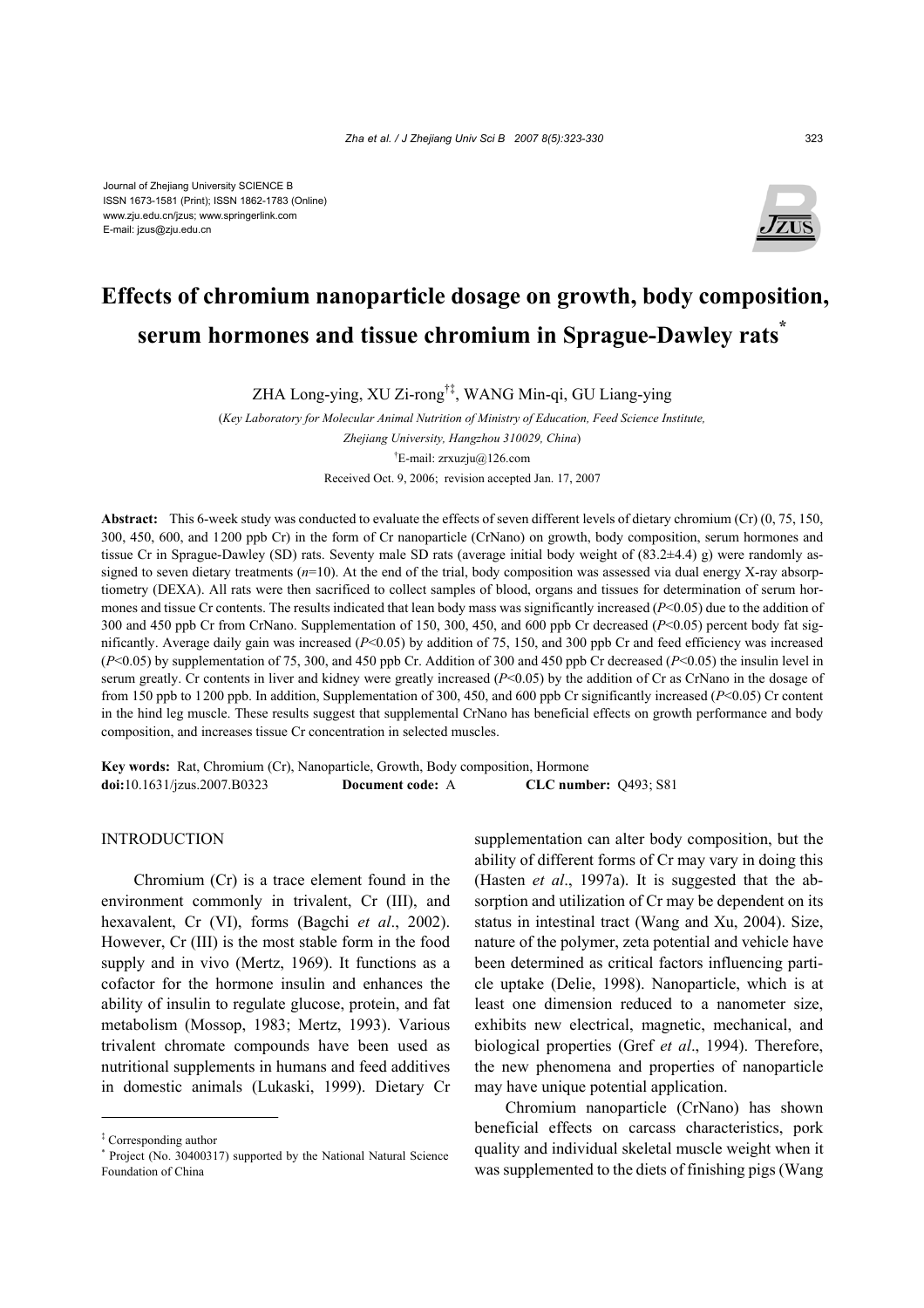and Xu, 2004). However, no definite conclusion on the beneficial effect of CrNano on altering body composition could be drawn. Furthermore, the dosage of different forms of Cr plays a role in producing effects on animal bodies. In swine, Page *et al*.(1993) found that changes of body composition (increase in longissimus muscle area and percentage of muscling, and decrease in the 10th rib fat) took place at Cr levels of 100, 200, 400, and 800 µg Cr/kg feed (also expressed as parts per billion, ppb), but growth rate was decreased at the higher levels of 400 and 800 ppb. The dosages in animal studies which have observed increases in lean body mass of rats (Hasten *et al*., 1993) and pigs (Shelton *et al*., 2003) and decreases in body fat of pigs (Lindemann *et al*., 1993) and steers (Pollard *et al*., 2002) due to Cr supplementation ranged from 25 to 1 000 ppb. Furthermore, Lindemann *et al*.(1993) found linear increases in lean body mass with linear decreases in body fat in swine for chromium picolinate (CrPic) additions of 100, 200, and 1000 ppb Cr. Therefore, the purpose of the present study was to examine the effects of different levels of dietary Cr (0, 75, 150, 300, 450, 600, and 1200 ppb) in the form of CrNano on growth, body composition, serum hormones and tissue Cr in Sprague-Dawley (SD) rats.

## MATERIALS AND METHODS

#### **Animals and dietary treatments**

The animal welfare committee of Zhejiang Chinese Medical University, China, approved the protocol employed in this experiment. Seventy male SD rats with average initial body weight (BW) of (83.2±4.4) g were provided by Shanghai laboratory animal center, Chinese Academy of Sciences. The animals were randomly assigned to seven dietary treatments (*n*=10). The seven treatments used in the present study consisted of the following diets: (1) basal with no Cr supplementation; (2) basal+75 ppb  $Cr$ ; (3) basal+150 ppb  $Cr$ ; (4) basal+300 ppb  $Cr$ ; (5) basal+450 ppb Cr;  $(6)$  basal+600 ppb Cr;  $(7)$ basal+1200 ppb Cr. Cr supplementation for all diets was in the form of CrNano. CrNano (average size 40~50 nm) provided by the Key Laboratory of Molecular Animal Nutrition, Ministry of Education, China. The basal diet consumed by all rats in this

study was standard commercial rat pellets purchased from Zhejiang Academy of Medical Sciences, China. The composition of basal diet is shown in Table 1. The Cr content of ten random samples taken from different basal diet batches was found to be  $(200\pm12)$ ppb. The study was conducted for six weeks. The animals were kept in stainless steel housing with wire mesh flooring in a temperature (22~24 °C) and humidity (40%~60%) controlled environment with a 12-h light/dark cycle. All rats had free access to food and ultrapure water.

**Table 1 Composition and nutritive value of basal diets** 

|                              | Content $(\% )$ |
|------------------------------|-----------------|
| Ingredients                  |                 |
| Corn meal                    | 34.0            |
| Soybean meal                 | 25.0            |
| Wheat starch                 | 25.0            |
| Wheat bran                   | 5.0             |
| Fish meal                    | 5.0             |
| Brewers dried yeast          | 1.0             |
| Salt                         | 1.0             |
| Soybean oil                  | 1.5             |
| Mineral mixture <sup>1</sup> | 1.5             |
| Vitamin mixture <sup>2</sup> | 1.0             |
| Proximate composition        |                 |
| Crude protein                | 21.4            |
| Crude fat                    | 4.2             |
| Crude fibre                  | 5.0             |
| Crude ash                    | 3.2             |
| Calcium                      | 1.2             |
| Phosphorus                   | 0.9             |
| Gross energy (kJ/kg)         | 1676.2          |

<sup>1</sup> Contained per kg diet: Cu 10 mg, Zn 30 mg, Fe 120 mg, Mn 75 mg, Se 0.1 mg, I 0.5 mg; <sup>2</sup> Contained per kg diet:  $V_A$  14000 IU,  $V_D$ 1500 IU,  $V_E$  120 IU,  $V_K$  5 mg,  $V_{B1}$  13 mg,  $V_{B2}$  12 mg, Niacin 60 mg, D-pantothenic acid 24 mg

#### **Body composition evaluation**

At the end of the feeding trial, body composition was determined by means of dual energy X-ray absorptiometry (DEXA) on the GE Lunar medical system. For this procedure, three rats from each dietary treatment were chosen to undergo DEXA analyses. Before the procedure, the animals were anaesthetized with a combination of ketamine (8.7 mg/100 g BW) and xylazine (1.3 mg/100 g BW). The rat whole body was then scanned to determine BW, lean body mass (LBM), body fat weight (BFW), and percent body fat  $(^{0}/_{0}BF)$ .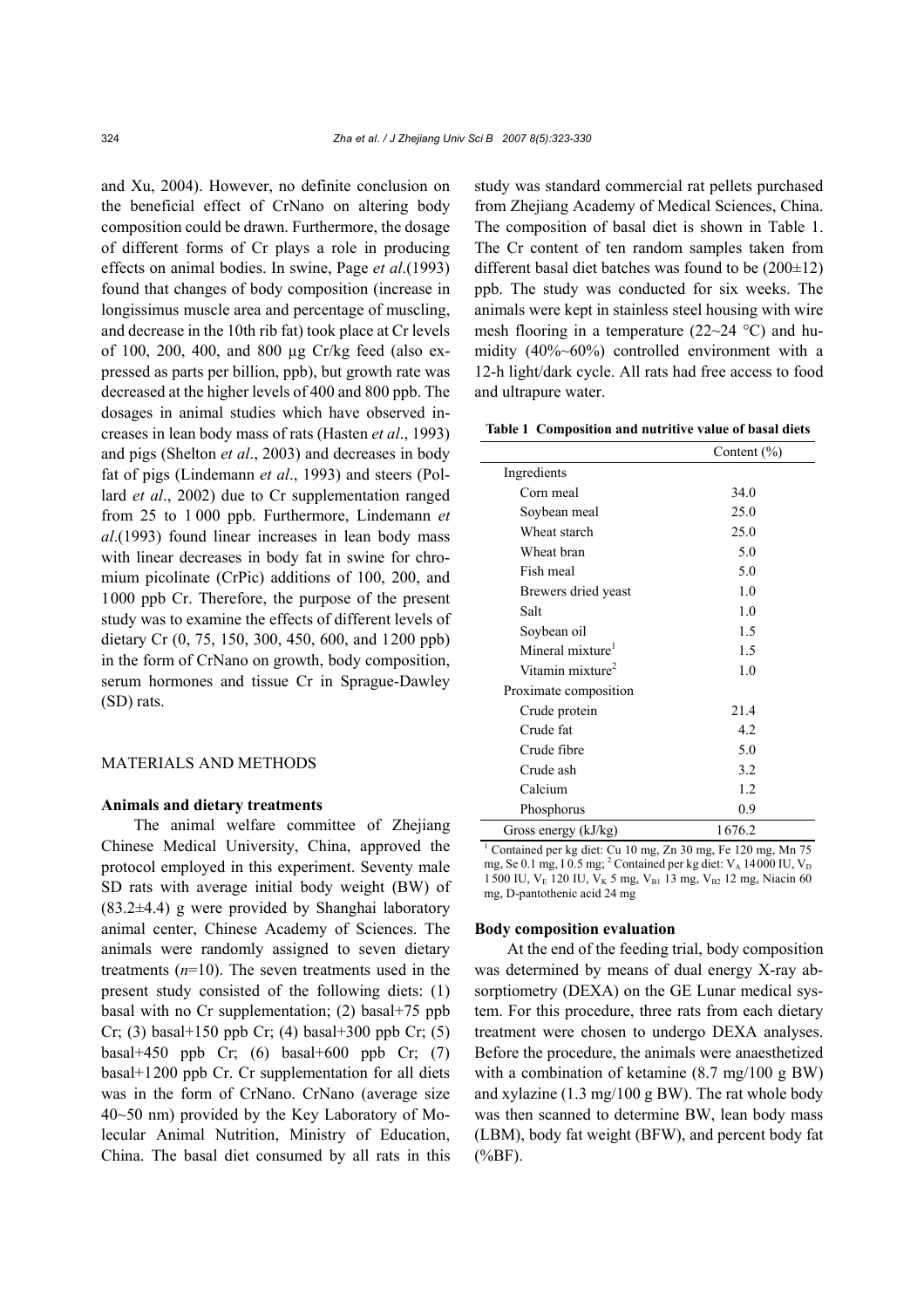#### **Growth performance**

Body weight and feed intake were recorded once a week over the 6-week period. Average daily gain (ADG) (g/d), daily feed intake (DFI) (g/d), and feed efficiency (FE) (g BW/100 g feed) were calculated from these records.

#### **Serum hormones analyses**

At the end of the 6-week treatment period, after an overnight fast, the rats were anaesthetized (ketamine, 8.7 mg/100 g BW, and xylazine, 1.3 mg/100 g BW) and weighed for final BW. The abdominal cavity was opened, and blood was drawn directly from the abdominal aorta. The blood samples were then centrifuged at 1000 r/min for 10 min. Following centrifugation, serum from each sample was collected and frozen at −70 °C until analysis. The concentrations of growth hormone (GH), insulin (INS), and cortisol (Corti) in serum were determined using commercial kits by a procedure of radioimmunoassay on a Scintillation Counter (Packard 8500, US). Kits of GH, INS, and Corti were purchased from Beijing North Institute of Biological Technology, China.

#### **Tissue weight determination**

The hind leg muscle was excised, connective tissue was carefully trimmed away, and the muscle wet weight was determined. The heart, liver, kidney, spleen, and testicle were collected with excess fat and veins carefully trimmed away and the weights of these tissues were also determined.

## **Tissue chromium analyses**

Tissue Cr content was determined by the method of Anderson *et al*.(1996) with atomic absorption spectrometry (AA6510, SHIMADZU, Japan).

#### **Statistical analyses**

Data were analyzed by one-way ANOVA using Statistical Analysis System (SAS Version 8.0). Data were presented as means. A significant level of *P*<0.05 was used to determine differences.

## RESULTS

The LBM of the rats was significantly increased  $(P<0.05)$  due to the addition of 300 and 450 ppb Cr from CrNano in the diet (Table 2). In comparison to basal diet, no effect on BFW was detected due to the supplementation of 75 to 1200 ppb Cr from CrNano in the diet. However, dietary supplementation of 150, 300, 450, and 600 ppb Cr from CrNano significantly decreased %BF (*P*<0.05).

As seen in Table 3, addition of 75 and 150 ppb Cr from CrNano produced higher (*P*<0.05) final body weight (FBW) than the basal diet. ADG was increased (*P*<0.05) when 75, 150, and 300 ppb Cr from CrNano was added. However, DFI was unaffected (*P*>0.05) by the supplementation of different doses of Cr as CrNano. In addition, FE was significantly increased  $(P<0.05)$  when 75, 300, and 450 ppb Cr from CrNano was supplemented to the diets of the rats.

Supplementation of 300 and 450 ppb Cr from CrNano decreased (*P*<0.05) the insulin level in serum (Table 4). However, addition of any dosage of Cr from CrNano did not change the GH levels in serum (*P*>0.05). Addition of 1200 ppb Cr from CrNano produced higher (*P*<0.05) serum cortisol level relative to supplementation of 0, 75, 150, 300, 450, and 600 ppb Cr from CrNano.

In comparison to the basal diet, supplementation of 75 to 1200 ppb Cr from CrNano produced no effect (*P*>0.05) on weights of heart, liver, and kidney (Table 5). However, addition of 450 ppb Cr from CrNano decreased (*P*<0.05) the weight of spleen. Testicle weight was decreased (*P*<0.05) by supplementation of 75, 300, 450, 600 and 1200 ppb Cr. Addition of 75 and 150 ppb Cr increased (*P*<0.05) the weight of hind leg muscle.

Cr contents in heart, spleen, and testicle were not affected (*P*>0.05) by the addition of different doses of Cr from CrNano (Table 6). Cr contents in liver and kidney were both greatly increased (*P*<0.05) by the dietary addition of 150, 300, 450, 600, and 1200 ppb Cr from CrNano (Table 6). Furthermore, dietary supplementation of 300, 450, and 600 ppb Cr from CrNano increased (*P*<0.05) Cr content in the hind leg muscle.

## DISCUSSION

It was reported that Cr plays a role in the regulation of lean body mass (LBM), percent body fat, and weight reduction (Evans, 1989; Hasten *et al*., 1992).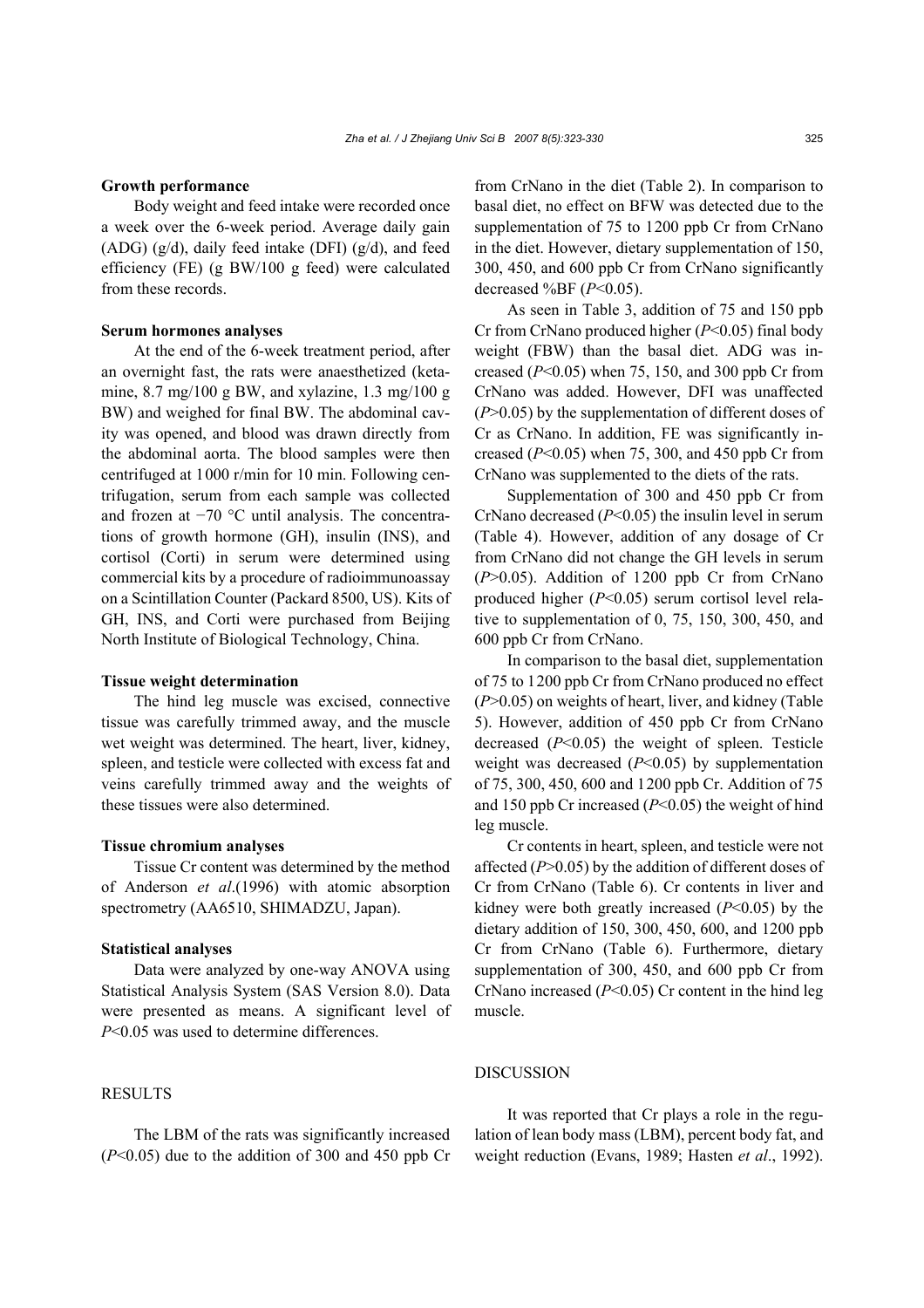|                                                                                                                                                               | $Cr$ (ppb)     |                      |              |             |                 |                   |                   |                  |
|---------------------------------------------------------------------------------------------------------------------------------------------------------------|----------------|----------------------|--------------|-------------|-----------------|-------------------|-------------------|------------------|
|                                                                                                                                                               |                | 75                   | 150          | 300         | 450             | 600               | 1200              | SEM <sup>2</sup> |
| BW(g)                                                                                                                                                         | 292.0          | 326.3                | 316.7        | 322.7       | 326.0           | 315.3             | 316.7             | 11.99            |
| $LBM$ (g)                                                                                                                                                     | $221.7^{b}$    | $255.7^{ab}$         | $254.0^{ab}$ | $262.0^a$   | $270.7^{\rm a}$ | $254.3^{ab}$      | $245.7^{ab}$      | 11.72            |
| BFW(g)                                                                                                                                                        | $63.3^{ab}$    | $63.0^{ab}$          | $52.3^{b}$   | $53.0^{ab}$ | $52.3^{b}$      | 52.0 <sup>b</sup> | 64.7 <sup>a</sup> | 3.99             |
| %BF                                                                                                                                                           | $22.2^{\circ}$ | $197$ <sup>abc</sup> | $16.6^{bc}$  | $16.8^{bc}$ | $16.2^{\circ}$  | $16.8^{bc}$       | $20.5^{ab}$       | 1.34             |
| Data are presented as means, $n=3$ per treatment. Means in a row with different letters differ significantly ( $P<0.05$ ); <sup>2</sup> Standard error of the |                |                      |              |             |                 |                   |                   |                  |

**Table 2 Body composition of SD rats fed with different dosages of chromium in the form of CrNano1** 

mean

| Table 3 Effects of CrNano dosage on growth and feed utilization in SD rats <sup>1</sup> |  |  |
|-----------------------------------------------------------------------------------------|--|--|
|                                                                                         |  |  |

|                        | $Cr$ (ppb)    |                    |                    |                  |                     |              |                   | SEM <sup>2</sup> |
|------------------------|---------------|--------------------|--------------------|------------------|---------------------|--------------|-------------------|------------------|
|                        |               | 75                 | 150                | 300              | 450                 | 600          | 1200              |                  |
| $IBW^3$<br>(g)         | 84.7          | 83.5               | 83.2               | 81.8             | 83.5                | 83.8         | 82.0              | 1.45             |
| FBW(g)                 | $341.0^{b}$   | $377.8^{a}$        | $372.2^a$          | $368.6^{ab}$     | 358.7 <sup>ab</sup> | $365.8^{ab}$ | $363.4^{ab}$      | 10.51            |
| $ADG$ (g/d)            | $7.1^{\rm b}$ | $8.2^{\mathrm{a}}$ | 8.0 <sup>a</sup>   | 8.0 <sup>a</sup> | 7.6 <sup>ab</sup>   | $7.8^{ab}$   | 7.8 <sup>ab</sup> | 0.29             |
| DFI(g/d)               | 27.9          | 29.2               | 30.3               | 25.1             | 28.9                | 29.8         | 29.9              | 1.95             |
| $FE$ (g BW/100 g feed) | $24.3^\circ$  | $28.7^{b}$         | 26.7 <sup>bc</sup> | $32.3^{\circ}$   | $27.4^{b}$          | $26.8^{bc}$  | $26.5^{bc}$       | 0.94             |

<sup>1</sup>Data are presented as means,  $n=10$  per treatment. Means in a row with different letters differ significantly ( $P<0.05$ ); <sup>2</sup>Standard error of the mean; <sup>3</sup>IBW: Initial body weight

**Table 4 Effects of CrNano dosage on serum hormones in SD rats1**

|                 |                                                                                                                                                                             |                      |               | $Cr$ (ppb)        |                   |              |                        | SEM <sup>2</sup> |  |  |
|-----------------|-----------------------------------------------------------------------------------------------------------------------------------------------------------------------------|----------------------|---------------|-------------------|-------------------|--------------|------------------------|------------------|--|--|
|                 |                                                                                                                                                                             |                      | 150           | 300               | 450               | 600          | 1 200                  |                  |  |  |
| INS (uIU/ml)    | $47.66^{\circ}$                                                                                                                                                             | $38.75^{\text{abc}}$ | $28.41^{abc}$ | $26.03^{\circ}$   | $28.22^{bc}$      | $45.99^{ab}$ | $34.09$ <sup>abc</sup> | 6.666            |  |  |
| Corti $(ng/ml)$ | $3.86^{b}$                                                                                                                                                                  | $3.91^{b}$           | $4.35^{b}$    | 4.27 <sup>b</sup> | 5.07 <sup>b</sup> | $5.08^{b}$   | $8.75^{\rm a}$         | 1.226            |  |  |
| $GH$ (ng/ml)    | 37 ،                                                                                                                                                                        | 1.25                 | - 19          | l.16              | 1.21              | - 19         | $\frac{33}{2}$         | 0.091            |  |  |
|                 | <sup>1</sup> Data are presented as means, $n=10$ per treatment. Means in a row with different letters differ significantly ( $P<0.05$ ); <sup>2</sup> Standard error of the |                      |               |                   |                   |              |                        |                  |  |  |

mean

| Table 5 Weight of tissues expressed as percentage of body weight in SD rats fed with different dosages of chromium |  |
|--------------------------------------------------------------------------------------------------------------------|--|
| in the form of CrNano <sup>1</sup>                                                                                 |  |

|                                                                                                                                                                         | $Cr$ (ppb)        |                 |                 |             |                   |              |                | $SEM^2$ |
|-------------------------------------------------------------------------------------------------------------------------------------------------------------------------|-------------------|-----------------|-----------------|-------------|-------------------|--------------|----------------|---------|
|                                                                                                                                                                         |                   | 75              | 150             | 300         | 450               | 600          | 1200           |         |
| Heart                                                                                                                                                                   | $0.33^{ab}$       | $0.32^{ab}$     | $0.37^{\rm a}$  | $0.33^{ab}$ | $0.30^{b}$        | $0.33^{ab}$  | $0.34^{ab}$    | 0.024   |
| Liver                                                                                                                                                                   | 2.75              | 2.87            | 3.12            | 2.93        | 2.64              | 2.86         | 2.93           | 0.183   |
| Kidney                                                                                                                                                                  | 0.75              | 0.85            | 0.80            | 0.75        | 0.74              | 0.78         | 0.72           | 0.058   |
| Spleen                                                                                                                                                                  | $0.22^{ab}$       | $0.22^{ab}$     | $0.22^{ab}$     | $0.18^{bc}$ | 0.16 <sup>c</sup> | $0.18^{bc}$  | $0.23^{\rm a}$ | 0.015   |
| Testicle                                                                                                                                                                | $1.05^{\text{a}}$ | $0.87^{b}$      | $0.94^{ab}$     | $0.88^{b}$  | $0.88^{b}$        | $0.82^{b}$   | $0.84^{b}$     | 0.044   |
| Hind leg muscle                                                                                                                                                         | $8.79^{b}$        | $10.46^{\rm a}$ | $10.54^{\circ}$ | $9.91^{ab}$ | $10.07^{ab}$      | $10.26^{ab}$ | $9.95^{ab}$    | 0.502   |
| <sup>1</sup> Data are presented as means, $n=10$ per treatment. Means in a row with different letters differ significantly ( $P<0.05$ ); <sup>2</sup> Standard error of |                   |                 |                 |             |                   |              |                |         |

the mean

|  | Table 6 Chromium content in selected tissues of SD rats fed different dosages of chromium in the form of CrNano <sup>1</sup> |  |  |  |  |
|--|------------------------------------------------------------------------------------------------------------------------------|--|--|--|--|
|  |                                                                                                                              |  |  |  |  |

|                                                                                                                                                      | $Cr$ (ppb)      |                     |                    |                 |                 |           |                 | $SEM^2$ |
|------------------------------------------------------------------------------------------------------------------------------------------------------|-----------------|---------------------|--------------------|-----------------|-----------------|-----------|-----------------|---------|
|                                                                                                                                                      | $_{0}$          | 75                  | 150                | 300             | 450             | 600       | 1200            |         |
| Heart $(ng/g)$                                                                                                                                       | 1.13            | 1.74                | 1.91               | 1.92            | 2.32            | 2.11      | 2.54            | 0.528   |
| Liver $(ng/g)$                                                                                                                                       | $16.13^{b}$     | $23.96^{ab}$        | $29.93^a$          | $31.60^a$       | $32.05^{\circ}$ | $29.83^a$ | $32.88^{a}$     | 4.280   |
| Kidney $(ng/g)$                                                                                                                                      | $49.08^{b}$     | 58.95 <sup>ab</sup> | $69.55^{\text{a}}$ | $75.47^{\rm a}$ | $76.82^{\rm a}$ | $76.74^a$ | $85.92^{\rm a}$ | 5.585   |
| Spleen $\left(\frac{ng}{g}\right)$                                                                                                                   | 1.16            | 1.46                | 0.95               | 1.83            | 1.15            | 1.31      | 1.66            | 0.325   |
| Testicle $(ng/g)$                                                                                                                                    | 0.77            | 1.28                | 0.76               | 0.89            | 0.98            | 0.92      | 1.22            | 0.263   |
| Hind leg muscle $(ng/g)$                                                                                                                             | $11.22^{\circ}$ | $11.57^{\circ}$     | 15.06 <sup>c</sup> | $20.61^{ab}$    | $23.63^{\circ}$ | $22.44^a$ | $15.60^{bc}$    | 1.785   |
| <sup>1</sup> Chromium content value is per gram of wet weight tissue samples. Data are presented as means, $n=10$ per treatment. Means in a row with |                 |                     |                    |                 |                 |           |                 |         |

different letters differ significantly  $(P<0.05)$ ; <sup>2</sup>Standard error of the mean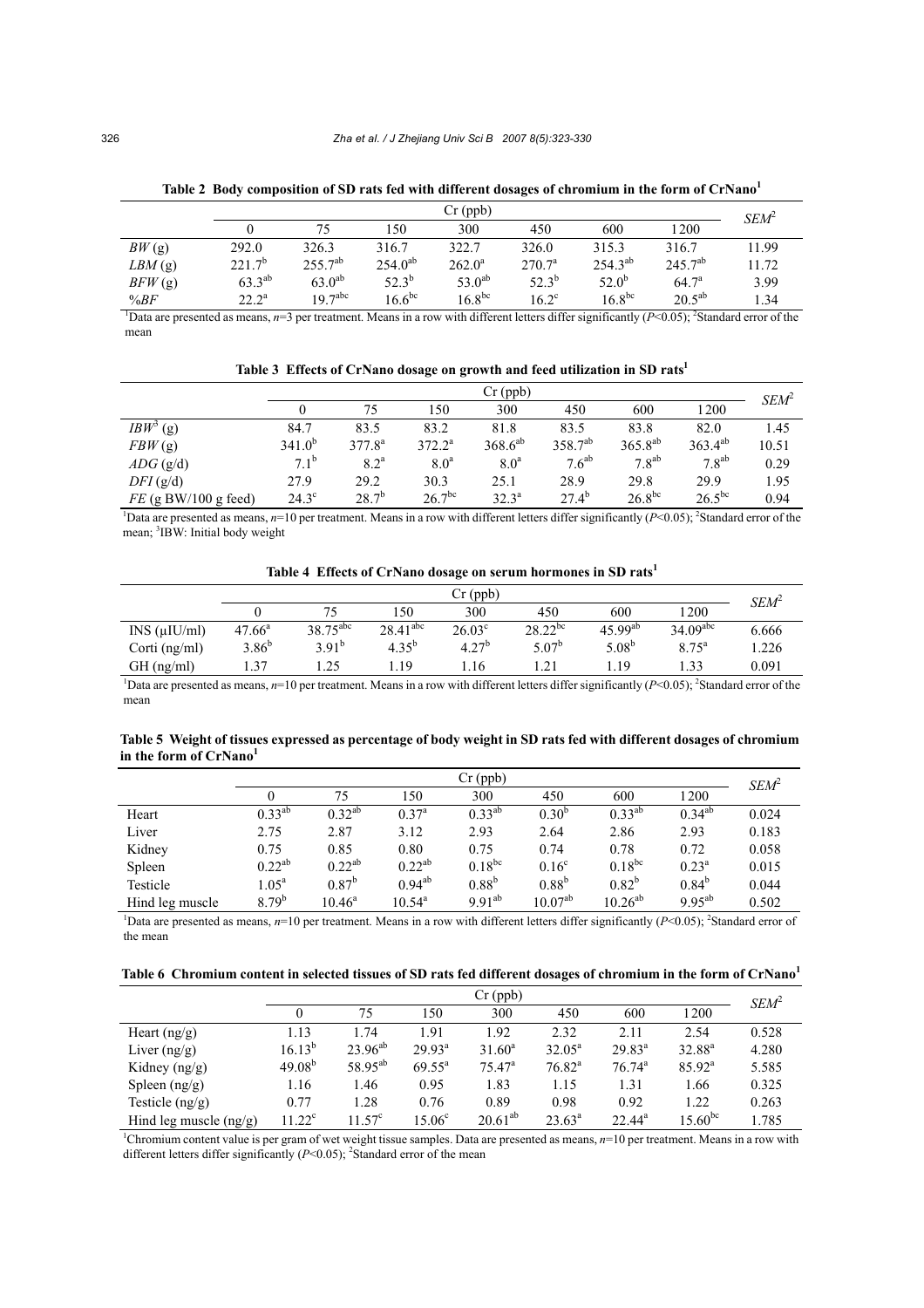But the point of view is still highly controversial (Anderson, 1998). In swine, dietary addition of Cr was reported to increase carcass leanness and decrease carcass fatness (NRC, 1998). Page *et al*.(1993) reported that longissimus muscle area and percentage of muscling were increased and 10th rib fat was decreased by chromium picolinate (CrPic) added to the diets of growing-finishing pigs. However, inconsistent or no effect on carcass traits with supplementation of CrPic and chromium chloride  $(CrCl<sub>3</sub>)$  was also reported (Evock-Clover *et al*., 1993; Mooney and Cromwell, 1997). In human, there were also reports of increased muscle mass and decreased body fatness due to Cr supplementation (Evans, 1989; Bulbulian *et al*., 1996; Kaats *et al*., 1996). However, reports from Clancy *et al*.(1994) and Campbell *et al*.(1999) did not support an effect of supplemental Cr on altering body composition. The dosages in studies on rats (Hasten *et al*., 1993), pigs (Shelton *et al*., 2003) and steers (Pollard *et al*., 2002), which have observable changes in body composition due to Cr supplementation ranged from 25 to 1000 ppb. In the present study, LBM was increased by the addition of 300 and 450 ppb Cr as CrNano and %BF was decreased by the addition of 150, 300, 450, and 600 ppb Cr as CrNano. This further substantiated our previous results in finishing pigs (Wang and Xu, 2004). Whether CrNano is a source of Cr with higher bioavailability remains to be further investigated.

Previous studies reported loss of BW due to supplemental Cr (Grant *et al*., 1997). However, in the present study addition of 75 and 150 ppb Cr from CrNano increased BW and addition of 75, 150, and 300 ppb Cr increased ADG in SD rats. These were in agreement with Page *et al*.(1993) who first reported increases in growth rate and ADG by the addition of 50 and 200 ppb Cr as CrPic to the diets of pigs. However, other studies have reported no changes in body weight and growth rate in pigs fed 250 to 500 ppb Cr from CrPic (Lindemann *et al*., 1995), rats fed 25 to 1500 ppb Cr from CrPic (Hasten *et al*., 1997b), and lambs fed 200 to 1000 ppb Cr from Cr nicotinate (Mostafa-Tehrani *et al*., 2006). The reason that low levels (less than 300 ppb) of Cr as CrNano increase BW and ADG in rats and high levels of Cr do not is not well understood. Therefore, further studies should be conducted to make substantiation. Hasten *et al*.(1997b) reported that a level of 1500 ppb Cr as

CrPic appeared to produce an inhibition on appetite and feed intake in SD rats (Hasten *et al*., 1997b). Page *et al*.(1993) also reported that feed intake in pigs decreased with the higher dosages of 400 and 800 ppb Cr as CrPic, but not with the lower dosages of 100 and 200 ppb Cr as CrPic. However, DFI in SD rats was not affected by the supplementation of Cr as CrNano in the dosage range from 75 to 1200 ppb in this study. In addition, there did not appear to be a tendency for DFI to be decreased with the increase of Cr dosages either. FE was significantly increased by the addition of 75, 300, and 450 ppb Cr as CrNano. This agrees with Lindemann *et al*.(1995) who reported that supplemental Cr as CrPic improved FE in growing-finishing pigs. However, Amoikon *et al*.(1995) and Boleman *et al*.(1995) both reported that CrPic had no effect on FE in pigs. Sahin *et al*.(2001) also found that addition of 200 and 400 ppb Cr from CrCl<sub>3</sub> had no effect on FE in growing rabbits. Furthermore, in a study with growing beef steers, supplementation of 100 to 400 ppb Cr as Cr yeast had no effect on FE (Swanson *et al*., 2000). These results suggest that the effects of different forms of Cr on growth performance vary greatly.

In the present study, serum insulin levels were greatly decreased by the addition of CrNano. This corresponds with Evans and Bowman (1992) who demonstrated that CrPic can increase the rate of insulin internalization. Thus, an increase in insulin internalization would be in accordance with the observed reduction in circulating concentrations of insulin.

It was shown that stressors can increase plasma cortisol (Arave *et al*., 1988; Hashizume *et al*., 1994). The increased serum cortisol by addition of 1200 ppb Cr from CrNano in the present study suggests that high level of Cr may be a stressor to rat. There is no change in serum GH levels due to supplemental Cr as CrNano, which was inconsistent with Evock-Clover *et al*.(1993) who reported an increase of plasma GH in pigs by dietary addition of CrPic.

In this experiment, addition of Cr as CrNano in the dosage range of from 75 to 1200 ppb had no effect on weights of heart, liver, and kidney. This was partly in agreement with previous reports. Page *et al*.(1993) reported no differences in heart weights in pigs fed CrPic. However, it was reported that dietary CrPic could increase heart weights of lambs (Kitchalong *et*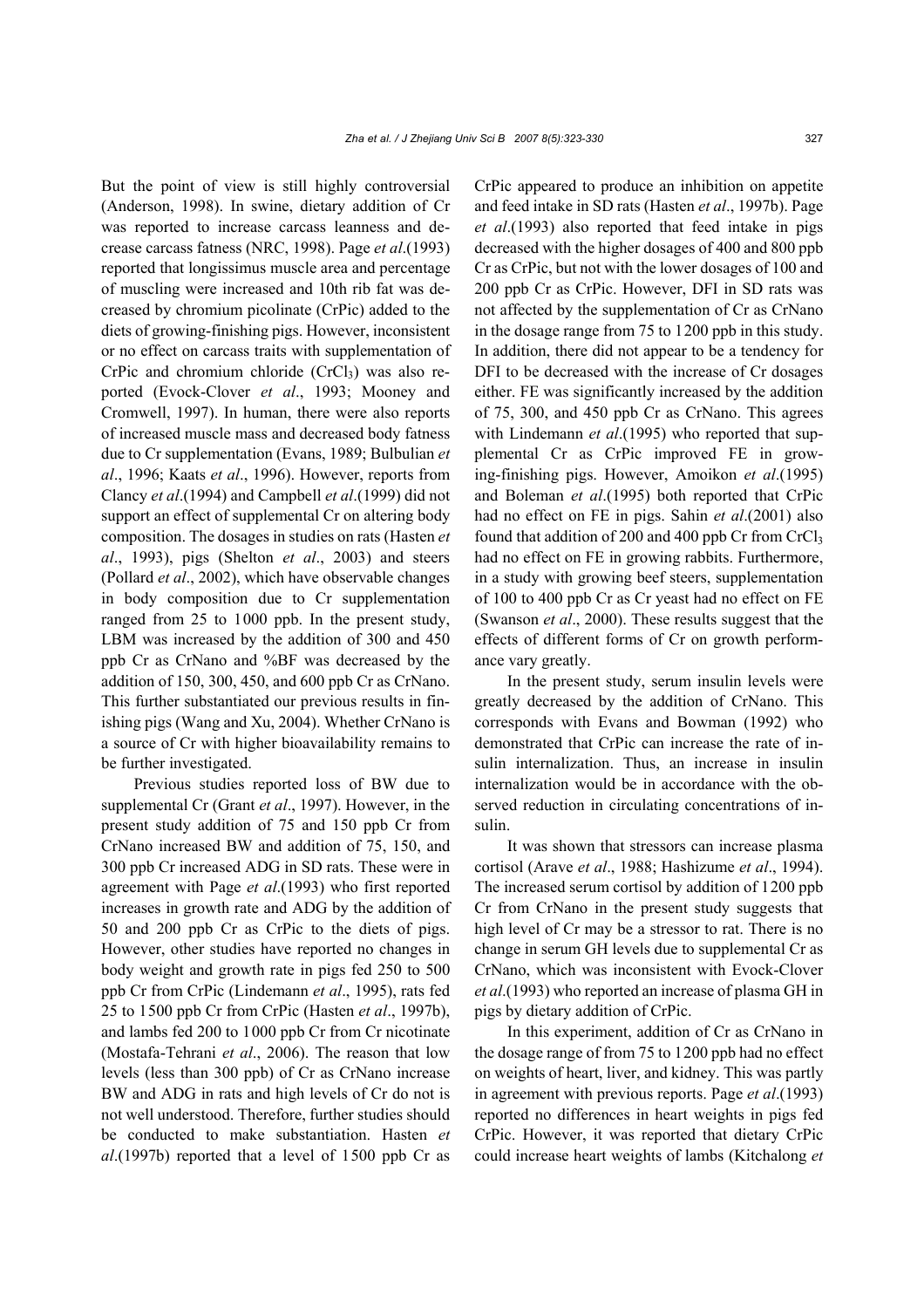*al*., 1993) and rats (Hasten *et al*., 1993). Weights of liver and kidney were also observed to be decreased in pigs fed CrPic (Boleman *et al*., 1995). The decrease in weight of spleen by addition of 450 ppb Cr from CrNano observed in this study indicated that supplemental Cr might have effect on immune system of rat. Previous studies reported that supplemental Cr had effect on reproductive qualities. Hagen *et al*.(2000) reported that supplementation of 200 Cr from CrPic could increase a little size. Lindemann *et al*.(2004) found Cr supplementation resulted in increased litter size in a dose-related manner up to 600 ppb Cr from CrPic. In this study, decreases in testicle weights by addition of 75, 300, 450, 600, and 1200 ppb Cr from CrNano suggested that supplemental Cr might have effect on reproductive system of male rats. There is little information about Cr supplementation on individual muscle weight. The increased weight of hind leg muscle by addition of 75 and 150 ppb Cr from CrNano was consistent with the observed increase in LBM.

Previous studies indicated that supplemental Cr had effects on Cr content in tissues, but the results varied (Chang and Mowat, 1992; Anderson *et al*., 1996). In this study, Cr contents in liver and kidney were significantly increased with the addition of Cr as CrNano in the dosage of from 150 ppb to 1200 ppb. This is consistent with Anderson *et al*.(1996), who reported that there was an approximate doubling of kidney Cr concentration and roughly 50% increased liver Cr concentration with the supplementation of 300 ppb Cr as Cr picoliante in the diets of pigs. Their results from rats (Anderson *et al*., 1996) showed that increase in tissue Cr following Cr supplementation were greatest for the kidney, followed by the liver, with considerably smaller changes in the heart and skeletal muscle tissues. Thus, the biggest difference from previous reports observed in this study was that supplemental Cr from CrNano produced greatly higher Cr concentration in muscles. This agreed with our previous results in pigs (Wang and Xu, 2004). The enhanced Cr absorption in vivo by CrNano might improve the efficacy of insulin as shown by its accelerated internalization. Internalization of insulin into muscle cells might increase protein synthesis which ultimately increased the LBM as seen in this study. In addition, a potentiation of insulin by CrNano might also decrease the rate of fat deposition which contributed to the observed decrease in %BF in SD rats (Mooney and Cromwell, 1997). It was suggested that CrNano may have higher bioavailability, which may be partly because of the unique absorption method of nanoparticle in intestinal tract and its novel distribution pathway in vivo. Uptake of nanoparticles has been shown to occur transcellularly through normal enterocytes and Peyer's patches via M-cells (Hussain *et al*., 2001; Jevprasesphant *et al*., 2004). Therefore, further researches should concentrate on the absorption mechanism of CrNano.

## **CONCLUSION**

From the results of this study it could be concluded that supplemental Cr in the form of CrNano has beneficial effects on growth performance and body composition, and increases tissue Cr concentration in selected muscles. The effectiveness differed between the dosages supplemented. Taking into account all the traits determined, it is recommended that 300 ppb Cr as CrNano may be the optimum dosage for supplementation to diets of rats.

#### ACKNOWLEDGEMENT

We gratefully thank Dr. ZENG Jing-wen and Dr. WANG Yan-bo for their many helpful suggestions.

## **References**

- Amoikon, E.K., Fernandez, J.M., Southern, L.L., Thompson, D.L., Ward, T.L., Olcott, B.M., 1995. Effect of chromium tripicoliante on growth, glucose tolerance, insulin sensitivity, plasma metabolites and growth hormone in pigs. *J. Anim. Sci.*, **73**(4):1123-1130.
- Anderson, R.A., 1998. Recent advances in the clinical and biochemical manifestation of chromium deficiency in human and animal nutrition. *J. Trace Elem. Exp. Med.*, **11**(2-3):241-250. [doi:10.1002/(SICI)1520-670X(1998)11: 2/3<241::AID-JTRA14>3.0.CO;2-R]
- Anderson, R.A., Bryden, N.A., Polansky, M.M., Gautschi, K., 1996. Dietary chromium effects on tissue chromium concentrations and chromium absorption in rats. *J. Trace Elem. Exp. Med.*, **9**(1):11-19. [doi:10.1002/(SICI)1520- 670X(199607)9:1<11::AID-JTRA2>3.3.CO;2-3]
- Arave, C.W., Warnick, K., Walters, J.L., Purcell, D., 1988. Stress of transporting cows as measured by serum glucocorticoids and milk production. *J. Dairy Sci.*, **71**(Suppl. 1):214.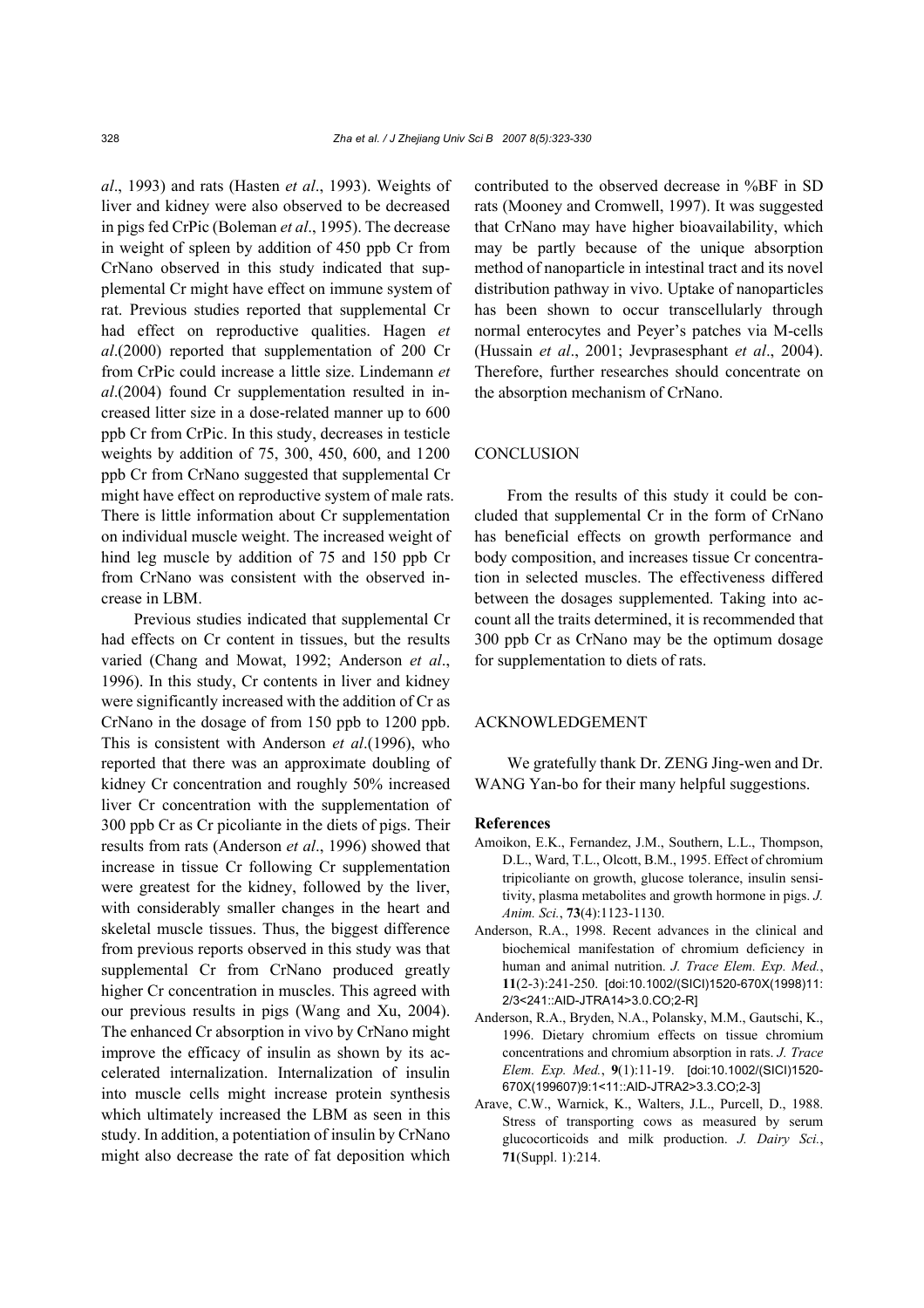- Bagchi, D., Stohs, S.J., Downs, B.W., Bagchiand, M., Preuss, H.G., 2002. Cytotoxicity and oxidative mechanisms of different forms of chromium. *Toxicology*, **180**(1):5-22. [doi:10.1016/S0300-483X(02)00378-5]
- Boleman, S.L., Boleman, S.J., Bidner, T.D., Southern, L.L., Ward, T.L., Pontif, J.E., Pike, M.M., 1995. Effect of chromium picolinate on growth, body composition, and tissue accretion in pigs. *J. Anim. Sci.*, **73**(7):2033-2042.
- Bulbulian, R., Pringle, D.D., Liddy, M.S., 1996. Chromium picolinate supplementation in male and female swimmers. *Med. Sci. Sports Exerc.*, **28**(5 Suppl.):S111.
- Campbell, W.W., Joseph, L.J.O., Davey, S.L., Campbell, D.C., Anderson, R.A., Evans, W.J., 1999. Effects of resistance training and chromium picolinate on body composition and skeletal muscle in older men. *J. Appl. Physiol.*, **86**(1):29-39.
- Chang, X., Mowat, D.N., 1992. Supplemental chromium for stressed and growing feeder calves. *J. Anim. Sci.*, **70**(2):559-565.
- Clancy, S.P., Clarkson, P.M., DeCheke, M.E., Nosaka, K., Freedson, P.S., Cunningham, J.J., Valentine, B., 1994. Effects of chromium picolinate supplementation on body composition, strength and urinary chromium loss in football players. *Int. J. Sport. Nutr.*, **4**(2):142-153.
- Delie, F., 1998. Evaluation of nano- and microparticle uptake by the gastrointestinal tract. *Adv. Drug Deliv. Rev.*, **34**(2-3):221-233. [doi:10.1016/S0169-409X(98)00041-6]
- Evans, G.W., 1989. The effects of chromium picolinate on insulin controlled parameters in humans. *Int. J. Biosoc. Med. Res.*, **11**(2):163-180.
- Evans, G.W., Bowman, T.D., 1992. Chromium picolinate increases membrane fluidity and rate of insulin internalization. *J. Inorg. Biochem.*, **46**(4):243-250. [doi:10. 1016/0162-0134(92)80034-S]
- Evock-Clover, C.M., Polansky, M.M., Anderson, R.A., Steele, N.C., 1993. Dietary chromium supplementation with or without somatotropin treatment alters serum hormones and metabolites in growing pigs without affecting growth performance. *J. Nutr.*, **123**(9):1504-1512.
- Grant, K.E., Chandler, R.M., Castle, A.L., Ivy, J.L., 1997. Chromium and exercise training: effect on obese women. *Med. Sci. Sports Exerc.*, **29**(8):992-998.
- Gref, R., Minamitake, Y.M., Peracchia, T., Trubetskoy, V., Torchilin, V., Langer, R., 1994. Biodegradable longcirculating polymeric nanospheres. *Science*, **263**(5153): 1600-1603. [doi:10.1126/science.8128245]
- Hagen, C.D., Lindemann, M.D., Purser, K.W., 2000. Effect of dietary chromium tripicolinate on productivity of sows under commercial conditions. *Swine Health Prod.*, **8**(2):59-63.
- Hashizume, T., Haglof, S.A., Malven, P.V., 1994. Intracerebral methionine-enkephalin, serum cortisol, and serum endorphin during acute exposure of sheep to physical or isolation stress. *J. Anim. Sci.*, **72**(3):1893-1902.
- Hasten, D.L., Rome, E.P., Franks, B.D., Hegsted, M., 1992. Effects of chromium picolinate on beginning weight training students. *Int. J. Sport Nutr.*, **2**(4):343-350.
- Hasten, D.L., Hegsted, M., Glickman-Weiss, E.L., 1993. Effects of chromium picolinate and exercise on the body composition of the rat. *FASEB J.*, **7**:A77.
- Hasten, D.L., Hegsted, M., Keenan, M.J., Morris, G.S., 1997a. Effects of various forms of dietary chromium on growth and body composition in the rat. *Nutr. Res.*, **17**(2): 283-294. [doi:10.1016/S0271-5317(96)00258-8]
- Hasten, D.L., Hegsted, M., Keenan, M.J., Morris, G.S., 1997b. Dosage effects of chromium picolinate on growth and body composition in the rat. *Nutr. Res.*, **17**(7):1175-1186. [doi:10.1016/S0271-5317(97)00088-2]
- Hussain, N., Jaitley, V., Florence, A.T., 2001. Recent advances in the understanding of uptake of microparticulates across the gastrointestinal lymphatics. *Adv. Drug Deliv. Rev.*, **50**(1-2):107-142. [doi:10.1016/S0169-409X(01)00152-1]
- Jevprasesphant, R., Penny, J., Attwood, D., D'Emanuele, A., 2004. Transport of dendrimer nanocarriers through epithelial cells via the transcellular route. *J. Control. Release*, **97**(2):259-267. [doi:10.1016/j.jconrel.2004.03.022]
- Kaats, G.R., Blum, K., Fisher, J.A., Adelman, J.A., 1996. Effects of chromium picolinate supplementation on body composition: a randomized double-masked placebocontrolled study. *Curr. Ther. Res.*, **57**(10):747-756. [doi:10.1016/S0011-393X(96)80080-4]
- Kitchalong, L., Fernandez, J.M., Bunting, L.D., Chapa, A.M., Sticker, L.S., Amoikon, E.K., Ward, T.L., Bidner, T.D., Southern, L.L., 1993. Chromium picolinate supplementation in lamb rations: effects on performance, nitrogen balance, endocrine and metabolic parameters. *J. Anim. Sci.*, **71** (Suppl. 1):291.
- Lindemann, M.D., Wood, C.M., Harper, A.F., Kornegay, E.T., 1993. Chromium picolinate addition to diets of growing-finishing pigs. *J. Anim. Sci.*, **71**(Suppl. 1):14.
- Lindemann, M.D., Wood, C.M., Harper, A.F., Kornegay, E.T., Anderson, R.A., 1995. Dietary chromium picolinate additions improve gain: feed and carcass characteristics in growing-finishing pigs and increase litter size in reproducing sows. *J. Anim. Sci.*, **73**(2):457-465.
- Lindemann, M.D., Carter, S.D., Chiba, L.I., Dove, C.R., Le-Mieux, F.M., Southern, L.L., 2004. A regional evaluation of chromium tripicolinate supplementation of diets fed to reproducing sows. *J. Anim. Sci.*, **82**(10):2972-2977.
- Lukaski, H.C., 1999. Chromium as a supplement. *Annu. Rev. Nutr.*, **19**(1):279-302. [doi:10.1146/annurev.nutr.19.1.279]
- Mertz, W., 1969. Chromium occurrence and function in biological systems. *Physiol. Rev.*, **49**(2):163-239.
- Mertz, W., 1993. Chromium in human nutrition: a review. *J. Nutr.*, **123**(4):626-633.
- Mooney, K.W., Cromwell, G.L., 1997. Efficacy of chromium picolinate and chromium chloride as potential carcass modifiers in swine. *J. Anim. Sci.*, **75**(10):2661-2671.
- Mossop, R.T., 1983. Effects of chromium (III) on fasting blood glucose, cholesterol and cholesterol HDL levels in diabetics. *Cent. Afr. J. Med.*, **29**(4):80-82.
- Mostafa-Tehrani, A., Ghorbani, G., Zare-Shahneh, A., Mirhadi, S., 2006. Non-carcass components and wholesale cuts of Iranian fat-tailed lambs fed chromium nicotinate or